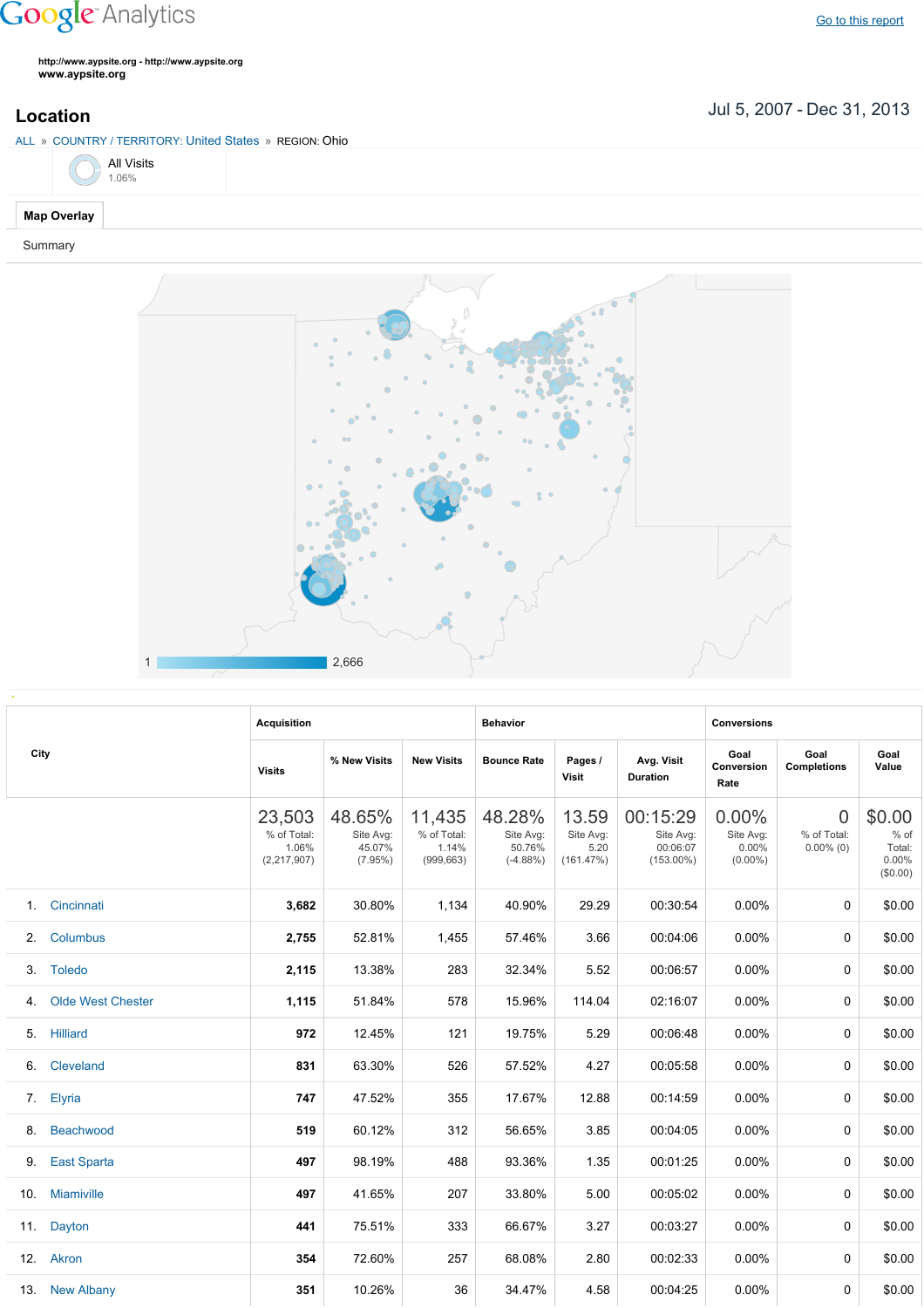| 14. Amherst        | 242 | 46.69% | 113 | 21.90% | 6.19  | 00:12:25 | $0.00\%$ | 0           | \$0.00 |
|--------------------|-----|--------|-----|--------|-------|----------|----------|-------------|--------|
| 15. Kent           | 222 | 32.43% | 72  | 51.80% | 7.04  | 00:08:09 | $0.00\%$ | 0           | \$0.00 |
| 16. Bellbrook      | 193 | 32.64% | 63  | 35.75% | 7.19  | 00:04:44 | $0.00\%$ | 0           | \$0.00 |
| 17. Westlake       | 187 | 29.41% | 55  | 66.84% | 3.17  | 00:03:58 | 0.00%    | 0           | \$0.00 |
| 18. Fairfield      | 182 | 48.35% | 88  | 58.24% | 5.97  | 00:05:38 | $0.00\%$ | 0           | \$0.00 |
| 19. Westerville    | 177 | 86.44% | 153 | 74.01% | 2.09  | 00:01:38 | $0.00\%$ | 0           | \$0.00 |
| 20. Mansfield      | 175 | 28.57% | 50  | 34.86% | 5.48  | 00:04:00 | $0.00\%$ | 0           | \$0.00 |
| 21. Blacklick      | 170 | 41.76% | 71  | 44.12% | 4.28  | 00:04:20 | $0.00\%$ | 0           | \$0.00 |
| 22. Lorain         | 167 | 53.89% | 90  | 28.14% | 5.03  | 00:19:45 | 0.00%    | 0           | \$0.00 |
| 23. Athens         | 163 | 61.96% | 101 | 68.10% | 3.51  | 00:03:09 | $0.00\%$ | 0           | \$0.00 |
| 24. Youngstown     | 162 | 53.09% | 86  | 45.06% | 7.72  | 00:07:07 | $0.00\%$ | 0           | \$0.00 |
| 25. Delaware       | 142 | 21.83% | 31  | 35.92% | 5.39  | 00:06:39 | $0.00\%$ | 0           | \$0.00 |
| 26. Newark         | 140 | 85.71% | 120 | 30.71% | 3.98  | 00:06:34 | $0.00\%$ | 0           | \$0.00 |
| 27. Lakewood       | 136 | 71.32% | 97  | 60.29% | 2.91  | 00:03:44 | $0.00\%$ | 0           | \$0.00 |
| 28. Bath           | 129 | 33.33% | 43  | 41.09% | 16.41 | 00:19:04 | $0.00\%$ | 0           | \$0.00 |
| 29. Dublin         | 123 | 82.93% | 102 | 65.04% | 3.19  | 00:02:07 | $0.00\%$ | 0           | \$0.00 |
| 30. Rocky River    | 122 | 30.33% | 37  | 86.07% | 1.66  | 00:00:58 | $0.00\%$ | 0           | \$0.00 |
| 31. Terrace Park   | 122 | 45.90% | 56  | 40.98% | 4.96  | 00:06:59 | $0.00\%$ | 0           | \$0.00 |
| 32. North Olmsted  | 115 | 36.52% | 42  | 76.52% | 2.77  | 00:01:46 | $0.00\%$ | 0           | \$0.00 |
| 33. Vandalia       | 114 | 26.32% | 30  | 18.42% | 8.66  | 00:04:48 | $0.00\%$ | 0           | \$0.00 |
| 34. Portsmouth     | 112 | 17.86% | 20  | 42.86% | 4.96  | 00:07:38 | $0.00\%$ | 0           | \$0.00 |
| 35. Sylvania       | 107 | 51.40% | 55  | 91.59% | 1.29  | 00:00:40 | $0.00\%$ | 0           | \$0.00 |
| 36. Miamisburg     | 103 | 53.40% | 55  | 47.57% | 7.17  | 00:05:58 | $0.00\%$ | $\mathbf 0$ | \$0.00 |
| 37. Canton         | 94  | 88.30% | 83  | 76.60% | 1.89  | 00:00:40 | $0.00\%$ | 0           | \$0.00 |
| 38. Loveland       | 90  | 83.33% | 75  | 68.89% | 2.46  | 00:01:34 | $0.00\%$ | 0           | \$0.00 |
| 39. Brunswick      | 84  | 83.33% | 70  | 76.19% | 1.71  | 00:01:17 | $0.00\%$ | 0           | \$0.00 |
| 40. Independence   | 84  | 76.19% | 64  | 60.71% | 5.94  | 00:03:42 | $0.00\%$ | 0           | \$0.00 |
| 41. Solon          | 82  | 63.41% | 52  | 60.98% | 3.56  | 00:08:59 | $0.00\%$ | 0           | \$0.00 |
| 42. Cuyahoga Falls | 81  | 77.78% | 63  | 64.20% | 1.72  | 00:01:26 | $0.00\%$ | 0           | \$0.00 |
| 43. Oregon         | 80  | 26.25% | 21  | 25.00% | 6.11  | 00:07:31 | $0.00\%$ | 0           | \$0.00 |
| 44. Mason          | 78  | 84.62% | 66  | 64.10% | 2.56  | 00:03:47 | $0.00\%$ | 0           | \$0.00 |
| 45. Parma          | 74  | 39.19% | 29  | 58.11% | 3.04  | 00:01:56 | $0.00\%$ | $\mathbf 0$ | \$0.00 |
| 46. Medina         | 73  | 80.82% | 59  | 68.49% | 3.55  | 00:04:59 | $0.00\%$ | 0           | \$0.00 |
| 47. Maple Heights  | 69  | 71.01% | 49  | 56.52% | 2.80  | 00:03:37 | $0.00\%$ | 0           | \$0.00 |
| 48. Powell         | 68  | 82.35% | 56  | 67.65% | 1.75  | 00:02:48 | $0.00\%$ | 0           | \$0.00 |
| 49. North Lima     | 67  | 59.70% | 40  | 59.70% | 3.45  | 00:02:00 | $0.00\%$ | 0           | \$0.00 |
| 50. Grove City     | 66  | 60.61% | 40  | 65.15% | 6.06  | 00:05:16 | $0.00\%$ | 0           | \$0.00 |
| 51. Reynoldsburg   | 65  | 81.54% | 53  | 61.54% | 4.42  | 00:06:01 | $0.00\%$ | 0           | \$0.00 |
| 52. Troy           | 65  | 40.00% | 26  | 52.31% | 3.63  | 00:03:07 | $0.00\%$ | 0           | \$0.00 |
| 53. Mount Vernon   | 64  | 39.06% | 25  | 42.19% | 4.19  | 00:02:30 | $0.00\%$ | 0           | \$0.00 |
| 54. Brookpark      | 63  | 92.06% | 58  | 76.19% | 2.11  | 00:01:15 | $0.00\%$ | 0           | \$0.00 |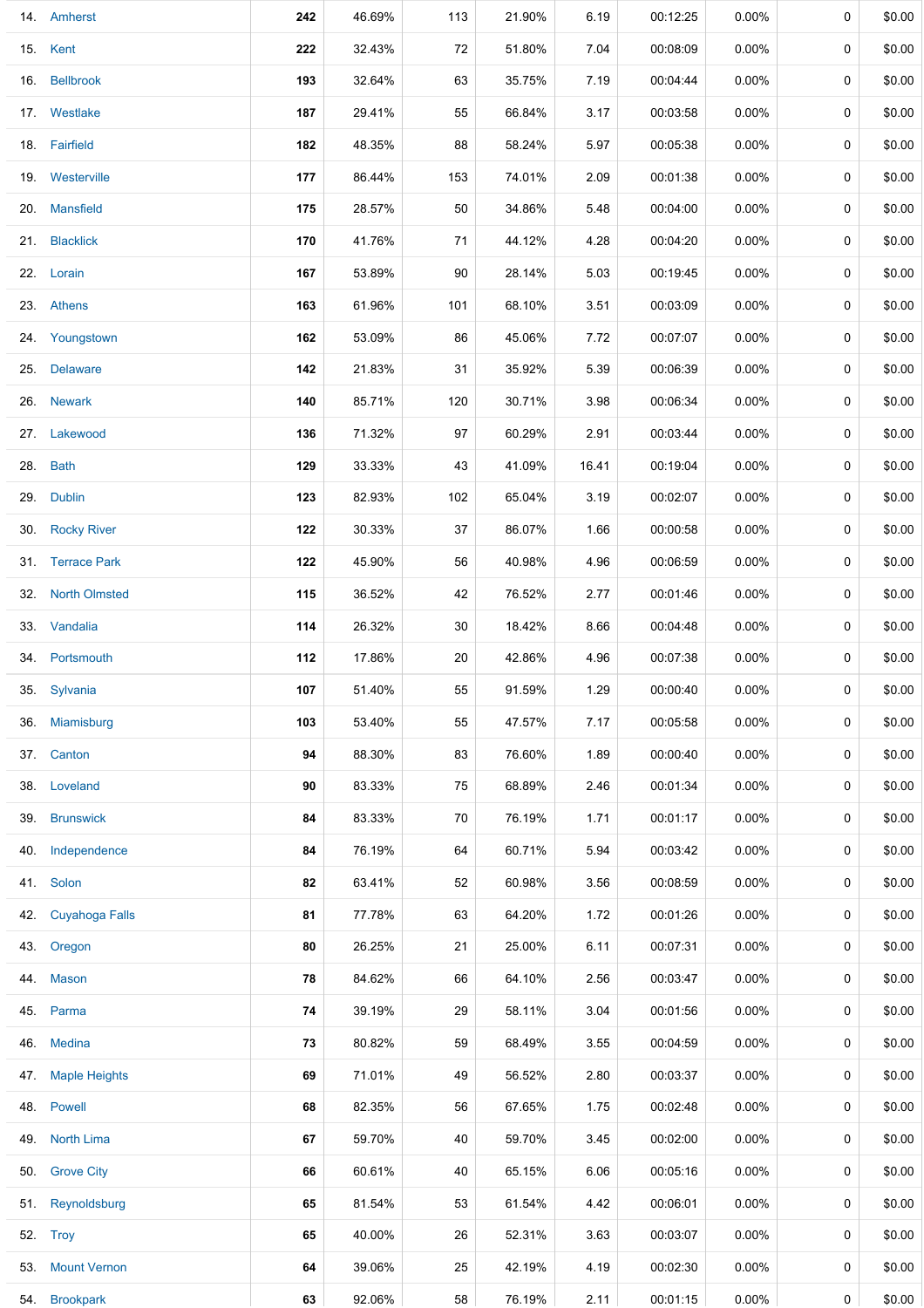|     | 55. Marysville          | 63  | 50.79%        | 32             | 47.62%                      | 4.95       | 00:06:37             | 0.00%        | $\mathbf 0$ | \$0.00        |
|-----|-------------------------|-----|---------------|----------------|-----------------------------|------------|----------------------|--------------|-------------|---------------|
|     | 56. Wooster             | 63  | 74.60%        | 47             | 55.56%                      | 4.21       | 00:06:32             | $0.00\%$     | 0           | \$0.00        |
|     | 57. Fairborn            | 59  | 76.27%        | 45             | 50.85%                      | 2.58       | 00:02:30             | $0.00\%$     | $\mathbf 0$ | \$0.00        |
|     | 58. (not set)           | 58  | 55.17%        | 32             | 74.14%                      | 1.97       | 00:01:33             | $0.00\%$     | 0           | \$0.00        |
|     | 59. Maineville          | 58  | 37.93%        | 22             | 43.10%                      | 4.10       | 00:05:39             | $0.00\%$     | $\mathbf 0$ | \$0.00        |
|     | 60. Mentor              | 57  | 68.42%        | 39             | 66.67%                      | 1.91       | 00:01:54             | 0.00%        | 0           | \$0.00        |
|     | 61. Xenia               | 56  | 64.29%        | 36             | 48.21%                      | 3.61       | 00:04:56             | 0.00%        | 0           | \$0.00        |
|     | 62. Massillon           | 55  | 78.18%        | 43             | 58.18%                      | 2.36       | 00:03:03             | $0.00\%$     | 0           | \$0.00        |
|     | 63. Springboro          | 55  | 90.91%        | 50             | 74.55%                      | 2.18       | 00:00:47             | $0.00\%$     | 0           | \$0.00        |
| 64. | <b>North Ridgeville</b> | 54  | 66.67%        | 36             | 22.22%                      | 14.39      | 00:16:33             | $0.00\%$     | 0           | \$0.00        |
| 65. | Strongsville            | 54  | 92.59%        | 50             | 79.63%                      | 1.59       | 00:01:40             | $0.00\%$     | 0           | \$0.00        |
|     | 66. Tallmadge           | 52  | 73.08%        | 38             | 73.08%                      | 2.87       | 00:02:23             | $0.00\%$     | $\mathbf 0$ | \$0.00        |
|     | 67. Oxford              | 51  | 94.12%        | 48             | 74.51%                      | 1.88       | 00:00:55             | $0.00\%$     | 0           | \$0.00        |
| 68. | Steubenville            | 51  | 35.29%        | 18             | 47.06%                      | 2.10       | 00:00:58             | $0.00\%$     | 0           | \$0.00        |
| 69. | <b>Bowling Green</b>    | 48  | 87.50%        | 42             | 70.83%                      | 1.60       | 00:01:33             | 0.00%        | 0           | \$0.00        |
|     | 70. Cleveland Heights   | 48  | 18.75%        | 9              | 68.75%                      | 3.06       | 00:03:36             | $0.00\%$     | 0           | \$0.00        |
|     | 71. Hudson              | 46  | 84.78%        | 39             | 63.04%                      | 2.93       | 00:03:56             | $0.00\%$     | 0           | \$0.00        |
| 72. | <b>Mineral Ridge</b>    | 46  | 23.91%        | 11             | 60.87%                      | 1.98       | 00:01:37             | $0.00\%$     | 0           | \$0.00        |
|     | 73. Johnstown           | 45  | 15.56%        | $\overline{7}$ | 22.22%                      | 11.22      | 00:14:13             | 0.00%        | $\mathbf 0$ | \$0.00        |
|     | 74. Wadsworth           | 44  | 68.18%        | 30             | 54.55%                      | 3.14       | 00:03:46             | $0.00\%$     | 0           | \$0.00        |
|     | 75. Milford             | 43  | 46.51%        | 20             | 55.81%                      | 3.74       | 00:06:57             | $0.00\%$     | 0           | \$0.00        |
|     | 76. Ashley              | 42  | 78.57%        | 33             | 59.52%                      | 4.05       | 00:02:37             | 0.00%        | 0           | \$0.00        |
|     | 77. Chardon             | 40  | 65.00%        | 26             | 65.00%                      | 2.52       | 00:04:18             | $0.00\%$     | 0           | \$0.00        |
|     | 78. Holland             | 40  | 55.00%        | 22             | 55.00%                      | 6.28       | 00:13:46             | $0.00\%$     | $\mathbf 0$ | \$0.00        |
|     | 79. Rossford            | 40  | 90.00%        | 36             | 62.50%                      | 2.58       | 00:01:44             | $0.00\%$     | 0           | \$0.00        |
|     | 80. Jackson             | 38  | 68.42%        | 26             | 78.95%                      | 1.66       | 00:02:50             | $0.00\%$     | 0           | \$0.00        |
|     | 81. Springfield         | 38  | 94.74%        | 36             | 68.42%                      | 2.74       | 00:01:41             | 0.00%        | 0           | \$0.00        |
|     | 82. Bellefontaine       | 36  | 19.44%        | 7              | 19.44%                      | 7.44       | 00:03:49             | $0.00\%$     | $\mathbf 0$ | \$0.00        |
|     | 83. Oberlin             | 36  | 88.89%        | 32             | 80.56%                      | 2.17       | 00:02:09             | $0.00\%$     | 0           | \$0.00        |
|     | 84. Chagrin Falls       | 35  | 74.29%        | 26             | 57.14%                      | 2.71       | 00:04:02             | $0.00\%$     | 0           | \$0.00        |
|     | 85. Lima                | 34  | 100.00%       | 34             | 64.71%                      | 1.91       | 00:01:11             | $0.00\%$     | 0           | \$0.00        |
|     | 86. Hamilton            | 33  | 93.94%        | 31             | 84.85%                      | 1.30       | 00:01:13             | $0.00\%$     | 0           | \$0.00        |
|     | 87. Twinsburg           | 33  | 90.91%        | 30             | 54.55%                      | 3.18       | 00:01:55             | $0.00\%$     | 0           | \$0.00        |
|     | 88. Sandusky            | 32  | 56.25%        | 18             | 62.50%                      | 2.62       | 00:05:01             | $0.00\%$     | 0           | \$0.00        |
|     | 89. Tipp City           | 32  | 59.38%        | 19             | 62.50%                      | 2.91       | 00:01:40             | $0.00\%$     | 0           | \$0.00        |
|     | 90. Macedonia           | 31  | 80.65%        | 25             | 64.52%                      | 2.97       | 00:04:12             | $0.00\%$     | 0           | \$0.00        |
|     | 91. Sidney              | 29  | 68.97%        | 20             | 48.28%                      | 5.69       | 00:06:34             | $0.00\%$     | 0           | \$0.00        |
|     | 92. Willoughby          | 29  | 93.10%        | 27             | 75.86%                      | 2.14       | 00:01:40             | $0.00\%$     | 0           | \$0.00        |
|     | 93. Centerburg          | 28  | 32.14%        | 9              | 39.29%                      | 5.25       | 00:05:23             | 0.00%        | 0           | \$0.00        |
|     | 94. Chillicothe         | 28  | 92.86%        | 26             | 71.43%                      | 1.71       | 00:02:39             | $0.00\%$     | 0           | \$0.00        |
|     |                         | $-$ | $\sim$ $\sim$ |                | $\frac{1}{2}$ $\frac{1}{2}$ | $\sim$ $-$ | $\sim$ $\sim$ $\sim$ | $\sim$ 0.000 |             | $\sim$ $\sim$ |

54. Brookpark **63** 92.06% 58 76.19% 2.11 00:01:15 0.00% 0 \$0.00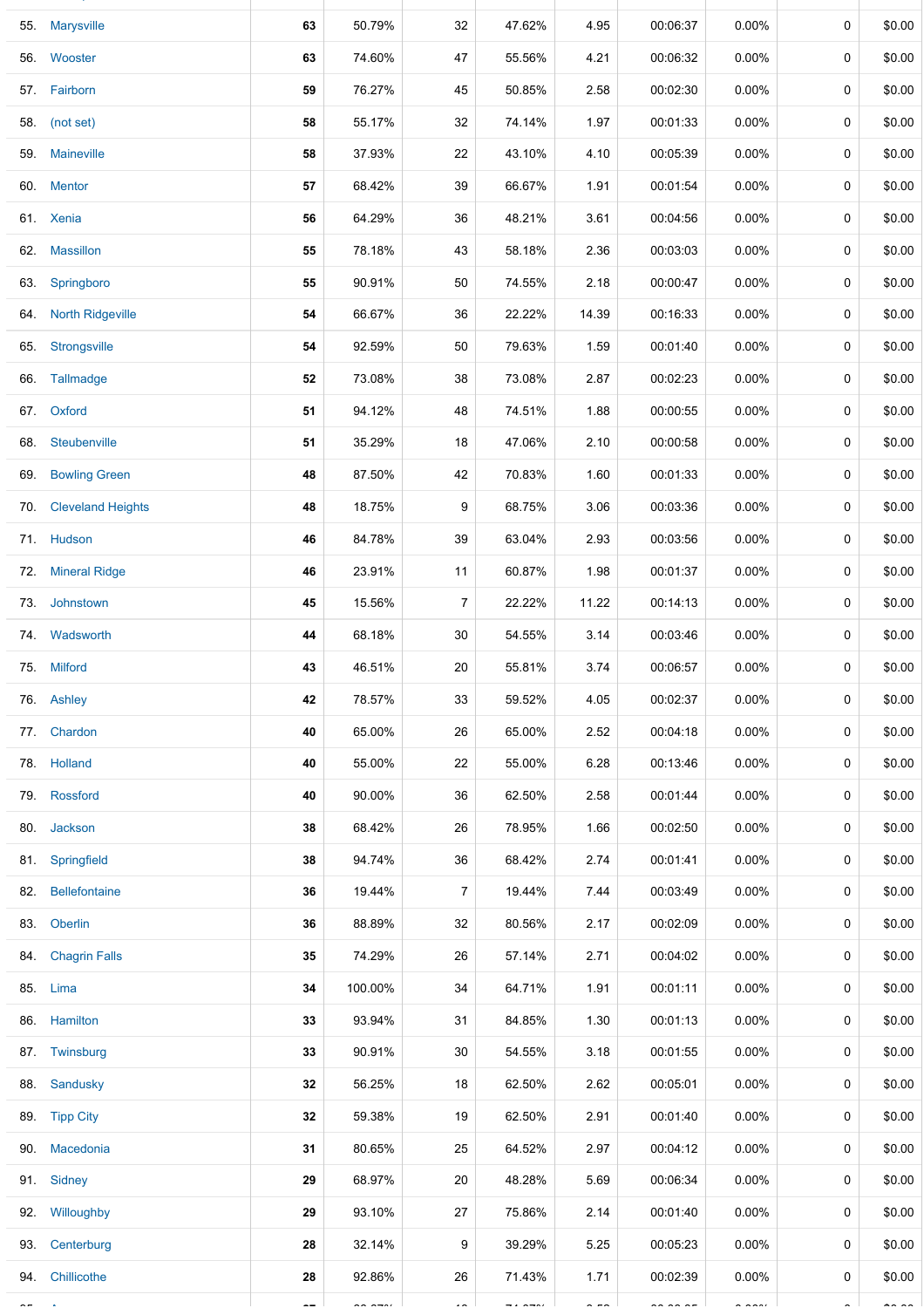| 95. Avon              | 27 | 66.67%  | 18 | 74.07%  | 3.52  | 00:03:35 | $0.00\%$ | 0 | \$0.00 |
|-----------------------|----|---------|----|---------|-------|----------|----------|---|--------|
| 96. Stow              | 27 | 92.59%  | 25 | 66.67%  | 2.93  | 00:02:08 | $0.00\%$ | 0 | \$0.00 |
| 97. Brecksville       | 25 | 96.00%  | 24 | 84.00%  | 1.20  | 00:00:18 | $0.00\%$ | 0 | \$0.00 |
| 98. Euclid            | 25 | 92.00%  | 23 | 76.00%  | 1.48  | 00:01:37 | $0.00\%$ | 0 | \$0.00 |
| 99. Ashland           | 24 | 75.00%  | 18 | 83.33%  | 1.83  | 00:03:17 | 0.00%    | 0 | \$0.00 |
| 100. Gates Mills      | 24 | 91.67%  | 22 | 83.33%  | 1.67  | 00:00:24 | $0.00\%$ | 0 | \$0.00 |
| 101. Green            | 24 | 91.67%  | 22 | 70.83%  | 3.00  | 00:01:37 | $0.00\%$ | 0 | \$0.00 |
| 102. Maumee           | 24 | 91.67%  | 22 | 70.83%  | 3.08  | 00:03:52 | $0.00\%$ | 0 | \$0.00 |
| 103. Pataskala        | 24 | 79.17%  | 19 | 62.50%  | 2.79  | 00:04:50 | $0.00\%$ | 0 | \$0.00 |
| 104. Struthers        | 24 | 83.33%  | 20 | 62.50%  | 2.42  | 00:03:39 | $0.00\%$ | 0 | \$0.00 |
| 105. Dover            | 23 | 65.22%  | 15 | 47.83%  | 4.00  | 00:08:13 | $0.00\%$ | 0 | \$0.00 |
| 106. Granville        | 23 | 91.30%  | 21 | 56.52%  | 2.13  | 00:02:19 | $0.00\%$ | 0 | \$0.00 |
| 107. Norwalk          | 23 | 69.57%  | 16 | 73.91%  | 3.43  | 00:02:21 | $0.00\%$ | 0 | \$0.00 |
| 108. Painesville      | 23 | 100.00% | 23 | 73.91%  | 1.61  | 00:00:49 | 0.00%    | 0 | \$0.00 |
| 109 Centerville       | 23 | 26.09%  | 6  | 56.52%  | 3.70  | 00:08:25 | $0.00\%$ | 0 | \$0.00 |
| 110. Bridgeport       | 22 | 22.73%  | 5  | 54.55%  | 3.41  | 00:04:21 | 0.00%    | 0 | \$0.00 |
| 111. Niles            | 22 | 77.27%  | 17 | 68.18%  | 3.18  | 00:03:01 | $0.00\%$ | 0 | \$0.00 |
| 112. Zanesville       | 22 | 95.45%  | 21 | 77.27%  | 1.50  | 00:01:55 | $0.00\%$ | 0 | \$0.00 |
| 113. Barberton        | 21 | 85.71%  | 18 | 76.19%  | 1.48  | 00:00:11 | $0.00\%$ | 0 | \$0.00 |
| 114 Conneaut          | 21 | 57.14%  | 12 | 38.10%  | 9.48  | 00:10:52 | $0.00\%$ | 0 | \$0.00 |
| 115. Galloway         | 21 | 100.00% | 21 | 90.48%  | 1.38  | 00:00:09 | $0.00\%$ | 0 | \$0.00 |
| 116. Lancaster        | 21 | 85.71%  | 18 | 61.90%  | 2.52  | 00:02:20 | 0.00%    | 0 | \$0.00 |
| 117. Logan            | 21 | 61.90%  | 13 | 76.19%  | 2.43  | 00:04:18 | 0.00%    | 0 | \$0.00 |
| 118. Perrysburg       | 21 | 95.24%  | 20 | 71.43%  | 1.52  | 00:00:59 | 0.00%    | 0 | \$0.00 |
| 119 Alliance          | 20 | 70.00%  | 14 | 60.00%  | 2.90  | 00:02:19 | 0.00%    | 0 | \$0.00 |
| 120. Aurora           | 20 | 80.00%  | 16 | 70.00%  | 1.75  | 00:01:24 | $0.00\%$ | 0 | \$0.00 |
| 121. Findlay          | 20 | 95.00%  | 19 | 75.00%  | 1.25  | 00:01:25 | $0.00\%$ | 0 | \$0.00 |
| 122. Lewis Center     | 20 | 25.00%  | 5  | 40.00%  | 4.30  | 00:07:22 | $0.00\%$ | 0 | \$0.00 |
| 123. New Philadelphia | 20 | 55.00%  | 11 | 55.00%  | 3.65  | 00:02:44 | $0.00\%$ | 0 | \$0.00 |
| 124. Upper Arlington  | 20 | 30.00%  | 6  | 50.00%  | 10.40 | 00:23:57 | $0.00\%$ | 0 | \$0.00 |
| 125. Franklin         | 19 | 63.16%  | 12 | 42.11%  | 4.89  | 00:04:04 | $0.00\%$ | 0 | \$0.00 |
| 126. Milan            | 19 | 100.00% | 19 | 100.00% | 1.00  | 00:00:00 | $0.00\%$ | 0 | \$0.00 |
| 127. Olmsted Falls    | 19 | 78.95%  | 15 | 84.21%  | 1.84  | 00:01:06 | 0.00%    | 0 | \$0.00 |
| 128. Vermilion        | 19 | 89.47%  | 17 | 47.37%  | 3.89  | 00:07:32 | $0.00\%$ | 0 | \$0.00 |
| 129. Wickliffe        | 19 | 89.47%  | 17 | 68.42%  | 2.26  | 00:02:49 | $0.00\%$ | 0 | \$0.00 |
| 130. Berea            | 18 | 88.89%  | 16 | 72.22%  | 2.06  | 00:04:46 | $0.00\%$ | 0 | \$0.00 |
| 131. Cortland         | 18 | 83.33%  | 15 | 83.33%  | 1.22  | 00:00:39 | $0.00\%$ | 0 | \$0.00 |
| 132. Enon             | 18 | 55.56%  | 10 | 44.44%  | 8.78  | 00:13:13 | $0.00\%$ | 0 | \$0.00 |
| 133 Miamitown         | 18 | 72.22%  | 13 | 61.11%  | 2.17  | 00:00:44 | $0.00\%$ | 0 | \$0.00 |
| 134. Uniontown        | 18 | 88.89%  | 16 | 77.78%  | 2.06  | 00:04:22 | 0.00%    | 0 | \$0.00 |
| 135. Englewood        | 17 | 82.35%  | 14 | 82.35%  | 1.71  | 00:00:23 | 0.00%    | 0 | \$0.00 |
|                       |    |         |    |         |       |          |          |   |        |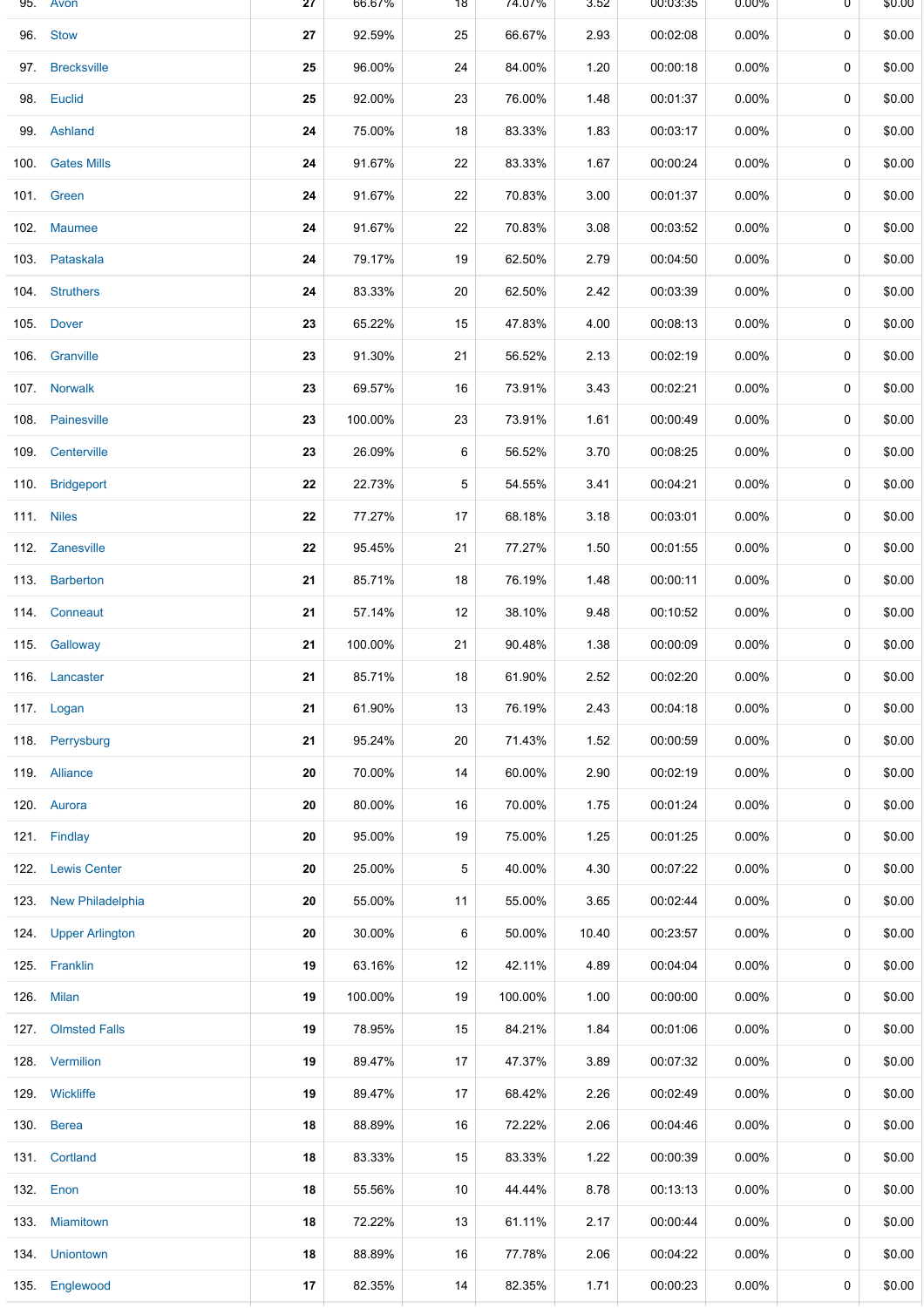|      | 136. Lebanon           | 17 | 76.47%  | 13             | 58.82% | 4.65  | 00:03:48 | $0.00\%$ | 0 | \$0.00 |
|------|------------------------|----|---------|----------------|--------|-------|----------|----------|---|--------|
|      | 137. Sheffield Lake    | 17 | 64.71%  | 11             | 64.71% | 2.18  | 00:06:21 | 0.00%    | 0 | \$0.00 |
|      | 138 Avon Lake          | 16 | 81.25%  | 13             | 56.25% | 2.25  | 00:01:03 | 0.00%    | 0 | \$0.00 |
|      | 139. Canfield          | 16 | 81.25%  | 13             | 81.25% | 1.75  | 00:00:06 | $0.00\%$ | 0 | \$0.00 |
|      | 140. Girard            | 16 | 93.75%  | 15             | 68.75% | 2.88  | 00:01:07 | $0.00\%$ | 0 | \$0.00 |
|      | 141 Warren             | 16 | 81.25%  | 13             | 81.25% | 2.31  | 00:02:17 | $0.00\%$ | 0 | \$0.00 |
|      | 142. Greenville        | 15 | 80.00%  | 12             | 86.67% | 1.27  | 00:01:11 | $0.00\%$ | 0 | \$0.00 |
|      | 143 Middletown         | 15 | 66.67%  | 10             | 73.33% | 2.40  | 00:03:13 | $0.00\%$ | 0 | \$0.00 |
|      | 144. Bedford           | 14 | 78.57%  | 11             | 71.43% | 2.07  | 00:01:59 | $0.00\%$ | 0 | \$0.00 |
|      | 145. Pickerington      | 14 | 92.86%  | 13             | 85.71% | 1.43  | 00:00:15 | $0.00\%$ | 0 | \$0.00 |
|      | 146 West Milton        | 14 | 57.14%  | 8              | 64.29% | 2.71  | 00:00:54 | $0.00\%$ | 0 | \$0.00 |
|      | 147 Ashtabula          | 13 | 100.00% | 13             | 76.92% | 1.31  | 00:02:06 | $0.00\%$ | 0 | \$0.00 |
|      | 148. Broadview Heights | 13 | 92.31%  | 12             | 92.31% | 1.23  | 00:00:20 | 0.00%    | 0 | \$0.00 |
|      | 149 Chesterland        | 13 | 92.31%  | 12             | 69.23% | 2.77  | 00:02:23 | $0.00\%$ | 0 | \$0.00 |
|      | 150. Kettering         | 13 | 92.31%  | 12             | 61.54% | 1.85  | 00:01:39 | $0.00\%$ | 0 | \$0.00 |
|      | 151. Eaton             | 12 | 83.33%  | 10             | 75.00% | 1.50  | 00:01:55 | $0.00\%$ | 0 | \$0.00 |
|      | 152. Geneva            | 12 | 83.33%  | 10             | 75.00% | 2.75  | 00:01:29 | $0.00\%$ | 0 | \$0.00 |
|      | 153 Wilmington         | 12 | 100.00% | 12             | 83.33% | 2.08  | 00:01:10 | $0.00\%$ | 0 | \$0.00 |
|      | 154 Alexandria         | 11 | 27.27%  | 3              | 18.18% | 16.36 | 00:13:29 | $0.00\%$ | 0 | \$0.00 |
|      | 155. Celina            | 11 | 63.64%  | 7              | 63.64% | 2.36  | 00:01:53 | $0.00\%$ | 0 | \$0.00 |
|      | 156. Defiance          | 11 | 100.00% | 11             | 90.91% | 2.45  | 00:02:44 | 0.00%    | 0 | \$0.00 |
|      | 157. Fremont           | 11 | 100.00% | 11             | 72.73% | 5.18  | 00:02:47 | $0.00\%$ | 0 | \$0.00 |
|      | 158. Madison           | 11 | 81.82%  | 9              | 54.55% | 2.09  | 00:01:51 | $0.00\%$ | 0 | \$0.00 |
| 159. | <b>Marion</b>          | 11 | 100.00% | 11             | 90.91% | 2.18  | 00:01:42 | $0.00\%$ | 0 | \$0.00 |
| 160. | <b>North Royalton</b>  | 11 | 81.82%  | 9              | 72.73% | 3.27  | 00:04:32 | $0.00\%$ | 0 | \$0.00 |
|      | 161 Port Clinton       | 11 | 63.64%  | $\overline{7}$ | 45.45% | 5.36  | 00:03:44 | 0.00%    | 0 | \$0.00 |
|      | 162. Blue Ash          | 11 | 9.09%   | 1              | 90.91% | 1.09  | 00:00:10 | $0.00\%$ | 0 | \$0.00 |
|      | 163 Rootstown          | 10 | 70.00%  | $\overline{7}$ | 80.00% | 1.40  | 00:00:12 | 0.00%    | 0 | \$0.00 |
|      | 164. Tiffin            | 10 | 100.00% | 10             | 90.00% | 1.10  | 00:00:35 | $0.00\%$ | 0 | \$0.00 |
|      | 165. Wapakoneta        | 10 | 90.00%  | 9              | 70.00% | 1.80  | 00:00:52 | $0.00\%$ | 0 | \$0.00 |
|      | 166. Westfield Center  | 10 | 90.00%  | 9              | 50.00% | 1.80  | 00:00:39 | $0.00\%$ | 0 | \$0.00 |
|      | 167. Amelia            | 9  | 100.00% | 9              | 77.78% | 1.22  | 00:00:06 | $0.00\%$ | 0 | \$0.00 |
|      | 168. Chesapeake        | 9  | 88.89%  | 8              | 22.22% | 5.67  | 00:07:30 | $0.00\%$ | 0 | \$0.00 |
|      | 169. Groveport         | 9  | 88.89%  | 8              | 44.44% | 3.33  | 00:02:35 | $0.00\%$ | 0 | \$0.00 |
|      | 170. North Lewisburg   | 9  | 66.67%  | 6              | 66.67% | 3.78  | 00:04:12 | $0.00\%$ | 0 | \$0.00 |
|      | 171. Northwood         | 9  | 100.00% | 9              | 55.56% | 2.00  | 00:00:49 | $0.00\%$ | 0 | \$0.00 |
|      | 172. Sharon Center     | 9  | 77.78%  | 7              | 66.67% | 2.00  | 00:01:26 | $0.00\%$ | 0 | \$0.00 |
|      | 173. Shelby            | 9  | 88.89%  | 8              | 88.89% | 1.11  | 00:00:05 | $0.00\%$ | 0 | \$0.00 |
|      | 174 Streetsboro        | 9  | 44.44%  | 4              | 44.44% | 5.22  | 00:06:05 | $0.00\%$ | 0 | \$0.00 |
|      | 175. Walbridge         | 9  | 100.00% | 9              | 55.56% | 2.78  | 00:01:05 | $0.00\%$ | 0 | \$0.00 |
|      | 176. Batavia           | 8  | 75.00%  | 6              | 62.50% | 1.88  | 00:00:38 | $0.00\%$ | 0 | \$0.00 |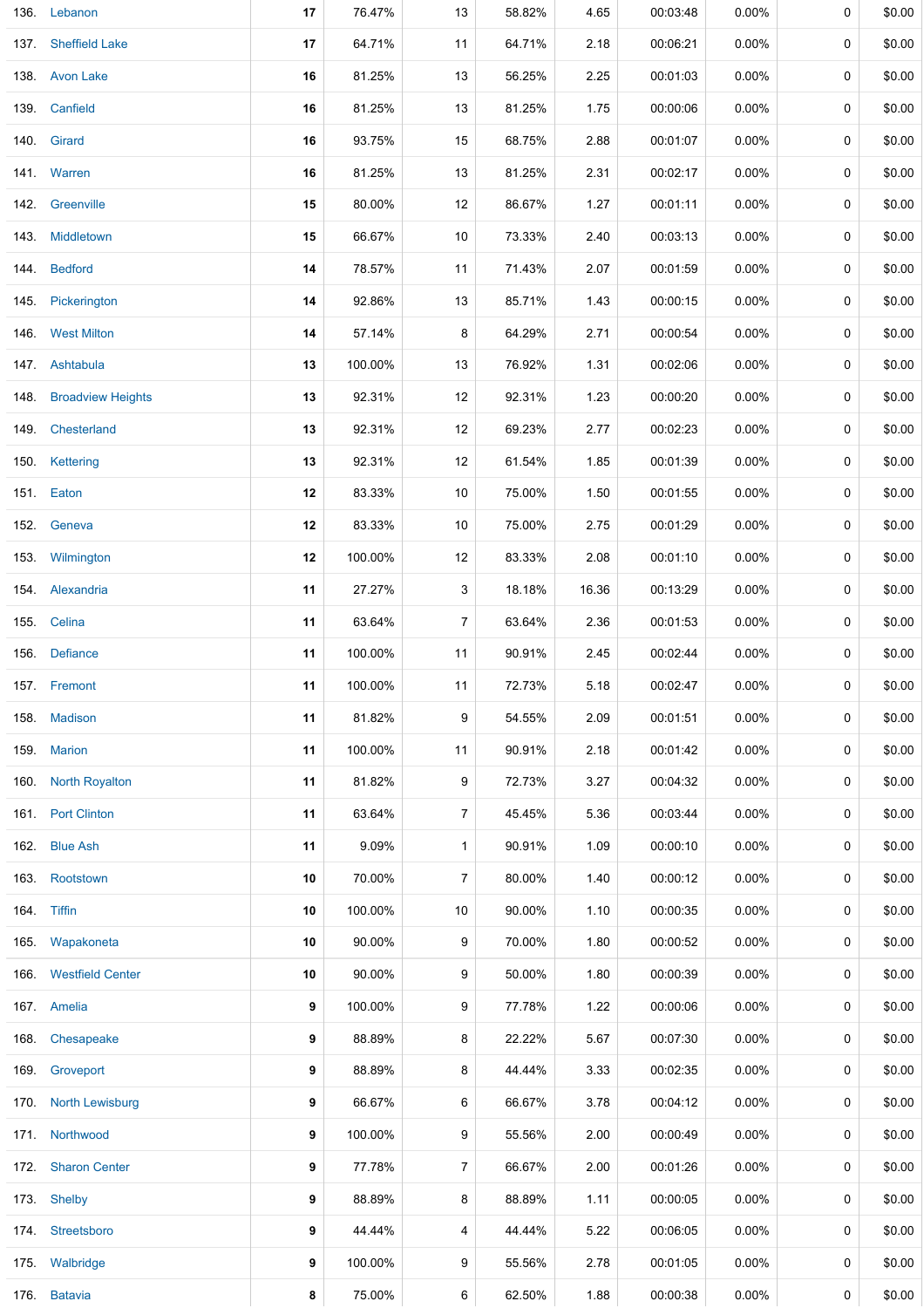|          | 177 Circleville         | 8              | 87.50%         | 7              | 87.50%        | 1.12  | 00:00:11 | $0.00\%$     | 0           | \$0.00       |
|----------|-------------------------|----------------|----------------|----------------|---------------|-------|----------|--------------|-------------|--------------|
|          | 178. Coshocton          | 8              | 87.50%         | 7              | 62.50%        | 2.50  | 00:00:52 | $0.00\%$     | 0           | \$0.00       |
|          | 179 Creston             | 8              | 62.50%         | 5              | 75.00%        | 2.12  | 00:01:37 | 0.00%        | 0           | \$0.00       |
| 180.     | <b>Martins Ferry</b>    | 8              | 50.00%         | 4              | 25.00%        | 11.62 | 00:15:51 | $0.00\%$     | 0           | \$0.00       |
|          | 181. Millersburg        | 8              | 75.00%         | 6              | 50.00%        | 4.38  | 00:02:31 | $0.00\%$     | 0           | \$0.00       |
|          | 182. Monroe             | 8              | 87.50%         | 7              | 75.00%        | 1.88  | 00:00:43 | 0.00%        | 0           | \$0.00       |
|          | 183. Salem              | 8              | 100.00%        | 8              | 50.00%        | 2.25  | 00:01:09 | $0.00\%$     | 0           | \$0.00       |
|          | 184. Fairlawn           | 8              | 0.00%          | 0              | 62.50%        | 1.88  | 00:01:52 | $0.00\%$     | 0           | \$0.00       |
|          | 185. Lyndhurst          | 8              | 50.00%         | 4              | 75.00%        | 1.75  | 00:01:18 | $0.00\%$     | 0           | \$0.00       |
|          | 186 Mayfield            | 8              | 25.00%         | 2              | 37.50%        | 5.62  | 00:11:10 | $0.00\%$     | 0           | \$0.00       |
|          | 187. Mayfield Heights   | 8              | 62.50%         | 5              | 87.50%        | 1.25  | 00:00:03 | $0.00\%$     | 0           | \$0.00       |
| 188. Ada |                         | 7              | 71.43%         | 5              | 85.71%        | 1.57  | 00:01:50 | 0.00%        | 0           | \$0.00       |
|          | 189. Brookville         | 7              | 100.00%        | 7              | 85.71%        | 1.43  | 00:00:12 | 0.00%        | 0           | \$0.00       |
|          | 190. Cambridge          | 7              | 100.00%        | $\overline{7}$ | 85.71%        | 1.14  | 00:00:07 | $0.00\%$     | 0           | \$0.00       |
|          | 191. Clayton            | 7              | 100.00%        | $\overline{7}$ | 71.43%        | 2.00  | 00:00:40 | 0.00%        | 0           | \$0.00       |
|          | 192. Eastlake           | 7              | 100.00%        | 7              | 85.71%        | 3.29  | 00:02:54 | $0.00\%$     | 0           | \$0.00       |
|          | 193. Hillsboro          | 7              | 85.71%         | 6              | 85.71%        | 1.29  | 00:00:00 | 0.00%        | 0           | \$0.00       |
|          | 194. Hiram              | $\overline{7}$ | 85.71%         | 6              | 71.43%        | 1.43  | 00:00:14 | $0.00\%$     | 0           | \$0.00       |
| 195.     | Kenton                  | 7              | 100.00%        | 7              | 71.43%        | 1.57  | 00:00:14 | $0.00\%$     | 0           | \$0.00       |
| 196.     | <b>Beckett Ridge</b>    | 7              | 100.00%        | 7              | 71.43%        | 1.43  | 00:00:28 | $0.00\%$     | 0           | \$0.00       |
| 197.     | Boardman                | 7              | 57.14%         | 4              | 85.71%        | 1.71  | 00:01:21 | $0.00\%$     | 0           | \$0.00       |
| 198.     | <b>Bay Village</b>      | 6              | 83.33%         | 5              | 100.00%       | 1.00  | 00:00:00 | $0.00\%$     | 0           | \$0.00       |
|          | 199. Delphos            | 6              | 83.33%         | 5              | 83.33%        | 1.50  | 00:00:28 | $0.00\%$     | 0           | \$0.00       |
|          | 200. East Liverpool     | 6              | 83.33%         | 5              | 83.33%        | 1.17  | 00:00:01 | $0.00\%$     | 0           | \$0.00       |
|          | 201. Galion             | 6              | 100.00%        | 6              | 50.00%        | 2.33  | 00:02:06 | 0.00%        | 0           | \$0.00       |
|          | 202. Gettysburg         | 6              | $0.00\%$       | 0              | 33.33%        | 3.00  | 00:03:29 | $0.00\%$     | 0           | \$0.00       |
| 203.     | Loudonville             | 6              | 33.33%         | 2              | 33.33%        | 4.00  | 00:02:08 | $0.00\%$     | 0           | \$0.00       |
|          | 204. Marietta           | 6              | 100.00%        | 6              | 50.00%        | 1.50  | 00:00:48 | $0.00\%$     | 0           | \$0.00       |
|          | 205. McDonald           | 6              | 100.00%        | 6              | 66.67%        | 1.67  | 00:01:48 | $0.00\%$     | 0           | \$0.00       |
|          | 206. Newton Falls       | 6              | 100.00%        | 6              | 83.33%        | 1.17  | 00:01:45 | $0.00\%$     | 0           | \$0.00       |
|          | 207. Orrville           | 6              | 100.00%        | 6              | 83.33%        | 1.33  | 00:01:47 | $0.00\%$     | 0           | \$0.00       |
|          | 208. Piqua              | 6              | 100.00%        | 6              | 100.00%       | 1.00  | 00:00:00 | $0.00\%$     | 0           | \$0.00       |
|          | 209. Ravenna            | 6              | 83.33%         | 5              | 66.67%        | 2.00  | 00:00:26 | $0.00\%$     | 0           | \$0.00       |
|          | 210. St. Clairsville    | 6              | 100.00%        | 6              | 83.33%        | 1.17  | 00:00:18 | $0.00\%$     | 0           | \$0.00       |
|          | 211. Urbana             | 6              | 100.00%        | 6              | 100.00%       | 1.00  | 00:00:00 | $0.00\%$     | 0           | \$0.00       |
|          | 212. Wellington         | 6              | 66.67%         | 4              | 66.67%        | 5.50  | 00:02:23 | $0.00\%$     | 0           | \$0.00       |
|          | 213. West Alexandria    | 6              | 83.33%         | 5              | 83.33%        | 1.50  | 00:00:27 | $0.00\%$     | 0           | \$0.00       |
|          | 214. Yellow Springs     | 6              | 100.00%        | 6              | 66.67%        | 1.67  | 00:01:11 | $0.00\%$     | 0           | \$0.00       |
| 215.     | <b>Brooklyn Heights</b> | 6              | 100.00%        | 6              | 100.00%       | 1.00  | 00:00:00 | $0.00\%$     | 0           | \$0.00       |
|          | 216. North Canton       | 6              | 83.33%         | 5              | 83.33%        | 1.67  | 00:00:22 | $0.00\%$     | $\mathbf 0$ | \$0.00       |
| 217      | <b>Shaker Heinhte</b>   | £.             | <b>83 330X</b> | Б.             | <b>66 67%</b> | 1.50  | 00.01.23 | <b>MUU U</b> | $\cap$      | <b>00.02</b> |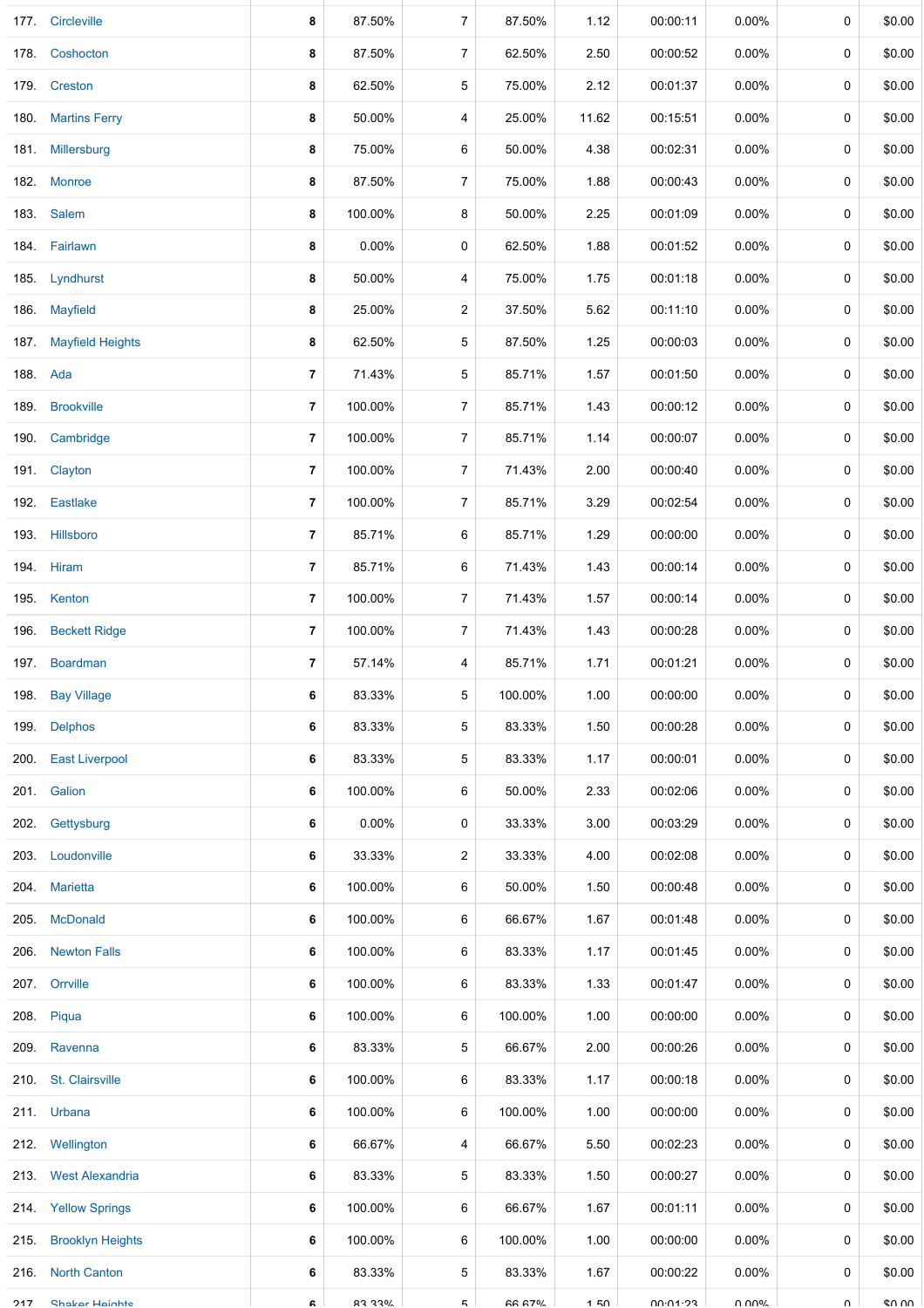|      | <b>UNIQUE INCIGATION</b> |   | 00.OU /U |   | 00.0770  | $\sim$ | 00.01.ZU | 0.0070   |             | ψυ.υυ  |
|------|--------------------------|---|----------|---|----------|--------|----------|----------|-------------|--------|
|      | 218. Bluffton            | 5 | 100.00%  | 5 | 80.00%   | 1.20   | 00:00:38 | $0.00\%$ | 0           | \$0.00 |
| 219. | <b>Canal Winchester</b>  | 5 | 100.00%  | 5 | 80.00%   | 1.80   | 00:01:01 | 0.00%    | 0           | \$0.00 |
|      | 220. Doylestown          | 5 | 80.00%   | 4 | 40.00%   | 14.80  | 00:07:32 | $0.00\%$ | 0           | \$0.00 |
|      | 221. Gambier             | 5 | 100.00%  | 5 | 100.00%  | 1.00   | 00:00:00 | 0.00%    | 0           | \$0.00 |
|      | 222. Kings Mills         | 5 | 40.00%   | 2 | 40.00%   | 19.20  | 00:12:56 | 0.00%    | 0           | \$0.00 |
|      | 223. Mantua              | 5 | 80.00%   | 4 | 60.00%   | 1.60   | 00:00:42 | 0.00%    | $\mathbf 0$ | \$0.00 |
|      | 224. Morrow              | 5 | 80.00%   | 4 | 40.00%   | 9.00   | 00:20:41 | 0.00%    | 0           | \$0.00 |
|      | 225. Mount Gilead        | 5 | 100.00%  | 5 | 80.00%   | 1.20   | 00:01:04 | 0.00%    | 0           | \$0.00 |
| 226. | <b>Munroe Falls</b>      | 5 | 100.00%  | 5 | 100.00%  | 1.00   | 00:00:00 | 0.00%    | 0           | \$0.00 |
|      | 227. New Concord         | 5 | 60.00%   | 3 | 80.00%   | 1.40   | 00:04:05 | 0.00%    | 0           | \$0.00 |
|      | 228 St. Marys            | 5 | 80.00%   | 4 | 80.00%   | 1.40   | 00:05:09 | 0.00%    | $\mathbf 0$ | \$0.00 |
|      | 229. Sugarcreek          | 5 | 80.00%   | 4 | 80.00%   | 3.40   | 00:04:28 | 0.00%    | 0           | \$0.00 |
| 230. | <b>Bellevue</b>          | 4 | 100.00%  | 4 | 75.00%   | 1.25   | 00:00:05 | 0.00%    | $\mathbf 0$ | \$0.00 |
|      | 231. Bryan               | 4 | 100.00%  | 4 | 75.00%   | 1.25   | 00:06:31 | 0.00%    | $\mathbf 0$ | \$0.00 |
|      | 232. Germantown          | 4 | 100.00%  | 4 | 100.00%  | 1.00   | 00:00:00 | 0.00%    | 0           | \$0.00 |
|      | 233. Hartville           | 4 | 100.00%  | 4 | 75.00%   | 2.25   | 00:00:32 | 0.00%    | 0           | \$0.00 |
|      | 234. Leavittsburg        | 4 | 100.00%  | 4 | 75.00%   | 2.25   | 00:00:10 | 0.00%    | 0           | \$0.00 |
|      | 235. London              | 4 | 75.00%   | 3 | 100.00%  | 1.00   | 00:00:00 | 0.00%    | 0           | \$0.00 |
|      | 236. Louisville          | 4 | 50.00%   | 2 | 50.00%   | 1.50   | 00:00:05 | 0.00%    | 0           | \$0.00 |
|      | 237 Napoleon             | 4 | 100.00%  | 4 | 100.00%  | 1.00   | 00:00:00 | 0.00%    | 0           | \$0.00 |
|      | 238. Nelsonville         | 4 | 100.00%  | 4 | 50.00%   | 1.75   | 00:01:35 | 0.00%    | 0           | \$0.00 |
| 239. | Northfield               | 4 | 75.00%   | 3 | 75.00%   | 3.00   | 00:01:13 | $0.00\%$ | 0           | \$0.00 |
|      | 240. Ostrander           | 4 | 75.00%   | 3 | 75.00%   | 1.25   | 00:00:33 | $0.00\%$ | $\mathbf 0$ | \$0.00 |
|      | 241. Peninsula           | 4 | 100.00%  | 4 | 75.00%   | 1.25   | 00:00:06 | 0.00%    | 0           | \$0.00 |
|      | 242. Swanton             | 4 | 100.00%  | 4 | 50.00%   | 1.75   | 00:00:35 | 0.00%    | 0           | \$0.00 |
|      | 243. Upper Sandusky      | 4 | 100.00%  | 4 | 75.00%   | 1.25   | 00:00:41 | $0.00\%$ | 0           | \$0.00 |
|      | 244 Bexley               | 4 | 100.00%  | 4 | 100.00%  | 1.00   | 00:00:00 | 0.00%    | 0           | \$0.00 |
|      | 245. Huber Heights       | 4 | 75.00%   | 3 | 75.00%   | 1.50   | 00:02:55 | $0.00\%$ | 0           | \$0.00 |
|      | 246. Landen              | 4 | 100.00%  | 4 | $0.00\%$ | 9.25   | 00:17:37 | $0.00\%$ | 0           | \$0.00 |
|      | 247 Sharonville          | 4 | 75.00%   | 3 | 100.00%  | 1.00   | 00:00:00 | 0.00%    | 0           | \$0.00 |
|      | 248. Wyoming             | 4 | 100.00%  | 4 | 75.00%   | 2.50   | 00:06:54 | 0.00%    | 0           | \$0.00 |
|      | 249. Archbold            | 3 | 100.00%  | 3 | 66.67%   | 1.33   | 00:01:01 | $0.00\%$ | 0           | \$0.00 |
|      | 250. Bellville           | 3 | 66.67%   | 2 | 66.67%   | 1.33   | 00:00:05 | 0.00%    | 0           | \$0.00 |
| 251. | <b>Bucyrus</b>           | 3 | 100.00%  | 3 | 66.67%   | 1.67   | 00:02:39 | $0.00\%$ | 0           | \$0.00 |
|      | 252. Burton              | 3 | 100.00%  | 3 | 66.67%   | 1.67   | 00:00:39 | $0.00\%$ | 0           | \$0.00 |
| 253. | Cedarville               | 3 | 66.67%   | 2 | 66.67%   | 4.67   | 00:04:22 | $0.00\%$ | 0           | \$0.00 |
| 254. | <b>Clay Center</b>       | 3 | 100.00%  | 3 | 100.00%  | 1.00   | 00:00:00 | $0.00\%$ | 0           | \$0.00 |
| 255. | Collinsville             | 3 | 66.67%   | 2 | $0.00\%$ | 8.33   | 00:11:09 | $0.00\%$ | 0           | \$0.00 |
| 256. | <b>Columbia Station</b>  | 3 | 33.33%   | 1 | 33.33%   | 7.00   | 00:08:47 | 0.00%    | 0           | \$0.00 |
|      | 257. Diamond             | 3 | 100.00%  | 3 | 100.00%  | 1.00   | 00:00:00 | $0.00\%$ | 0           | \$0.00 |
|      |                          |   |          |   |          |        |          |          |             |        |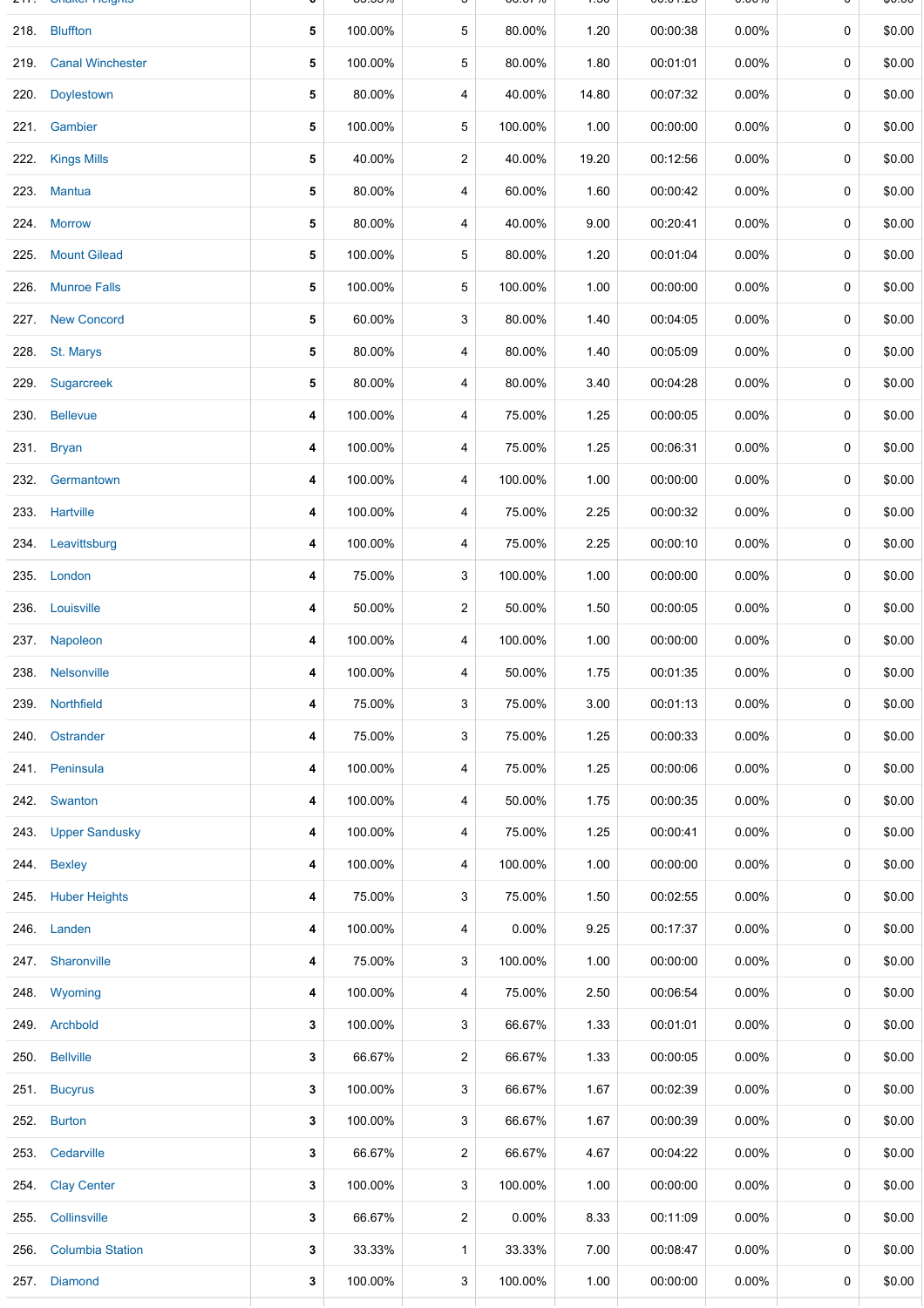| 258. | Galena                        | 3            | 66.67%  | $\overline{2}$          | 66.67%  | 3.33  | 00:02:10 | $0.00\%$ | 0 | \$0.00 |
|------|-------------------------------|--------------|---------|-------------------------|---------|-------|----------|----------|---|--------|
|      | 259 Gallipolis                | 3            | 66.67%  | 2                       | 66.67%  | 1.33  | 00:05:39 | 0.00%    | 0 | \$0.00 |
|      | 260. Grafton                  | 3            | 100.00% | 3                       | 100.00% | 1.00  | 00:00:00 | 0.00%    | 0 | \$0.00 |
|      | 261. Hubbard                  | 3            | 100.00% | 3                       | 66.67%  | 2.33  | 00:00:08 | $0.00\%$ | 0 | \$0.00 |
|      | 262. Minerva                  | 3            | 100.00% | 3                       | 100.00% | 1.00  | 00:00:00 | $0.00\%$ | 0 | \$0.00 |
|      | 263. Minford                  | 3            | 100.00% | 3                       | 100.00% | 1.00  | 00:00:00 | $0.00\%$ | 0 | \$0.00 |
|      | 264 Oak Harbor                | 3            | 100.00% | 3                       | 66.67%  | 1.33  | 00:00:41 | 0.00%    | 0 | \$0.00 |
|      | 265. Pomeroy                  | 3            | 66.67%  | $\overline{2}$          | 100.00% | 1.00  | 00:00:00 | 0.00%    | 0 | \$0.00 |
|      | 266. Ross                     | 3            | 66.67%  | 2                       | 66.67%  | 3.00  | 00:02:22 | $0.00\%$ | 0 | \$0.00 |
| 267. | <b>Summit Station</b>         | 3            | 0.00%   | 0                       | 33.33%  | 2.33  | 00:08:48 | 0.00%    | 0 | \$0.00 |
|      | 268. Sunbury                  | 3            | 100.00% | 3                       | 100.00% | 1.00  | 00:00:00 | $0.00\%$ | 0 | \$0.00 |
| 269. | <b>Washington Court House</b> | 3            | 100.00% | 3                       | 66.67%  | 1.33  | 00:00:10 | 0.00%    | 0 | \$0.00 |
|      | 270. Weston                   | 3            | 100.00% | 3                       | 66.67%  | 5.67  | 00:00:45 | $0.00\%$ | 0 | \$0.00 |
|      | 271. Wheelersburg             | 3            | 66.67%  | $\overline{\mathbf{c}}$ | 0.00%   | 6.33  | 00:47:20 | 0.00%    | 0 | \$0.00 |
|      | 272. Wilberforce              | 3            | 100.00% | 3                       | 100.00% | 1.00  | 00:00:00 | 0.00%    | 0 | \$0.00 |
|      | 273. Dry Run                  | 3            | 100.00% | 3                       | 100.00% | 1.00  | 00:00:00 | 0.00%    | 0 | \$0.00 |
|      | 274. Evendale                 | 3            | 100.00% | 3                       | 66.67%  | 1.33  | 00:00:08 | $0.00\%$ | 0 | \$0.00 |
| 275. | <b>Highland Heights</b>       | 3            | 66.67%  | 2                       | 66.67%  | 1.33  | 00:00:10 | $0.00\%$ | 0 | \$0.00 |
| 276. | <b>Beach City</b>             | $\mathbf{2}$ | 100.00% | $\overline{c}$          | 50.00%  | 2.00  | 00:01:55 | $0.00\%$ | 0 | \$0.00 |
|      | 277. Bethel                   | 2            | 100.00% | $\overline{\mathbf{c}}$ | 50.00%  | 1.50  | 00:00:56 | 0.00%    | 0 | \$0.00 |
| 278. | Carrollton                    | $\mathbf{2}$ | 100.00% | $\overline{c}$          | 100.00% | 1.00  | 00:00:00 | 0.00%    | 0 | \$0.00 |
|      | 279 Clarksville               | $\mathbf{2}$ | 0.00%   | 0                       | 50.00%  | 2.00  | 00:00:24 | $0.00\%$ | 0 | \$0.00 |
|      | 280. Clyde                    | $\mathbf{2}$ | 100.00% | 2                       | 100.00% | 1.00  | 00:00:00 | 0.00%    | 0 | \$0.00 |
|      | 281 Columbiana                | $\mathbf{2}$ | 100.00% | $\overline{\mathbf{c}}$ | 100.00% | 1.00  | 00:00:00 | $0.00\%$ | 0 | \$0.00 |
|      | 282. Continental              | 2            | 50.00%  | 1                       | 100.00% | 1.00  | 00:00:00 | $0.00\%$ | 0 | \$0.00 |
|      | 283 Crestline                 | 2            | 100.00% | 2                       | 100.00% | 1.00  | 00:00:00 | $0.00\%$ | 0 | \$0.00 |
|      | 284. Fostoria                 | 2            | 100.00% | 2                       | 50.00%  | 1.50  | 00:00:20 | $0.00\%$ | 0 | \$0.00 |
|      | 285 Fort Loramie              | $\mathbf{2}$ | 100.00% | $\overline{\mathbf{c}}$ | 100.00% | 1.00  | 00:00:00 | 0.00%    | 0 | \$0.00 |
|      | 286. Harrison                 | 2            | 100.00% | 2                       | 100.00% | 1.00  | 00:00:00 | $0.00\%$ | 0 | \$0.00 |
|      | 287. Lodi                     | 2            | 100.00% | $\overline{\mathbf{c}}$ | 100.00% | 1.00  | 00:00:00 | $0.00\%$ | 0 | \$0.00 |
|      | 288. Lucas                    | 2            | 100.00% | 2                       | 50.00%  | 1.50  | 00:00:30 | $0.00\%$ | 0 | \$0.00 |
| 289. | <b>Middlefield</b>            | 2            | 100.00% | $\overline{\mathbf{c}}$ | 100.00% | 1.00  | 00:00:00 | $0.00\%$ | 0 | \$0.00 |
|      | 290 Mount Orab                | 2            | 100.00% | $\overline{\mathbf{c}}$ | 50.00%  | 21.00 | 00:38:59 | $0.00\%$ | 0 | \$0.00 |
|      | 291. New Rumley               | 2            | 50.00%  | 1                       | 100.00% | 1.00  | 00:00:00 | $0.00\%$ | 0 | \$0.00 |
|      | 292. New Waterford            | 2            | 100.00% | 2                       | 100.00% | 1.00  | 00:00:00 | $0.00\%$ | 0 | \$0.00 |
|      | 293. Newbury                  | 2            | 100.00% | 2                       | 100.00% | 1.00  | 00:00:00 | $0.00\%$ | 0 | \$0.00 |
|      | 294. Orwell                   | 2            | 100.00% | $\overline{\mathbf{c}}$ | 100.00% | 1.00  | 00:00:00 | 0.00%    | 0 | \$0.00 |
|      | 295. Pemberville              | $\mathbf{2}$ | 100.00% | 2                       | 100.00% | 1.00  | 00:00:00 | $0.00\%$ | 0 | \$0.00 |
|      | 296. Plain City               | 2            | 100.00% | $\overline{c}$          | 50.00%  | 4.00  | 00:03:21 | $0.00\%$ | 0 | \$0.00 |
|      | 297 Proctorville              | $\mathbf{2}$ | 100.00% | 2                       | 50.00%  | 1.50  | 00:01:38 | $0.00\%$ | 0 | \$0.00 |
|      | 298. Rittman                  | $\mathbf{2}$ | 50.00%  | 1                       | 50.00%  | 2.00  | 00:06:18 | $0.00\%$ | 0 | \$0.00 |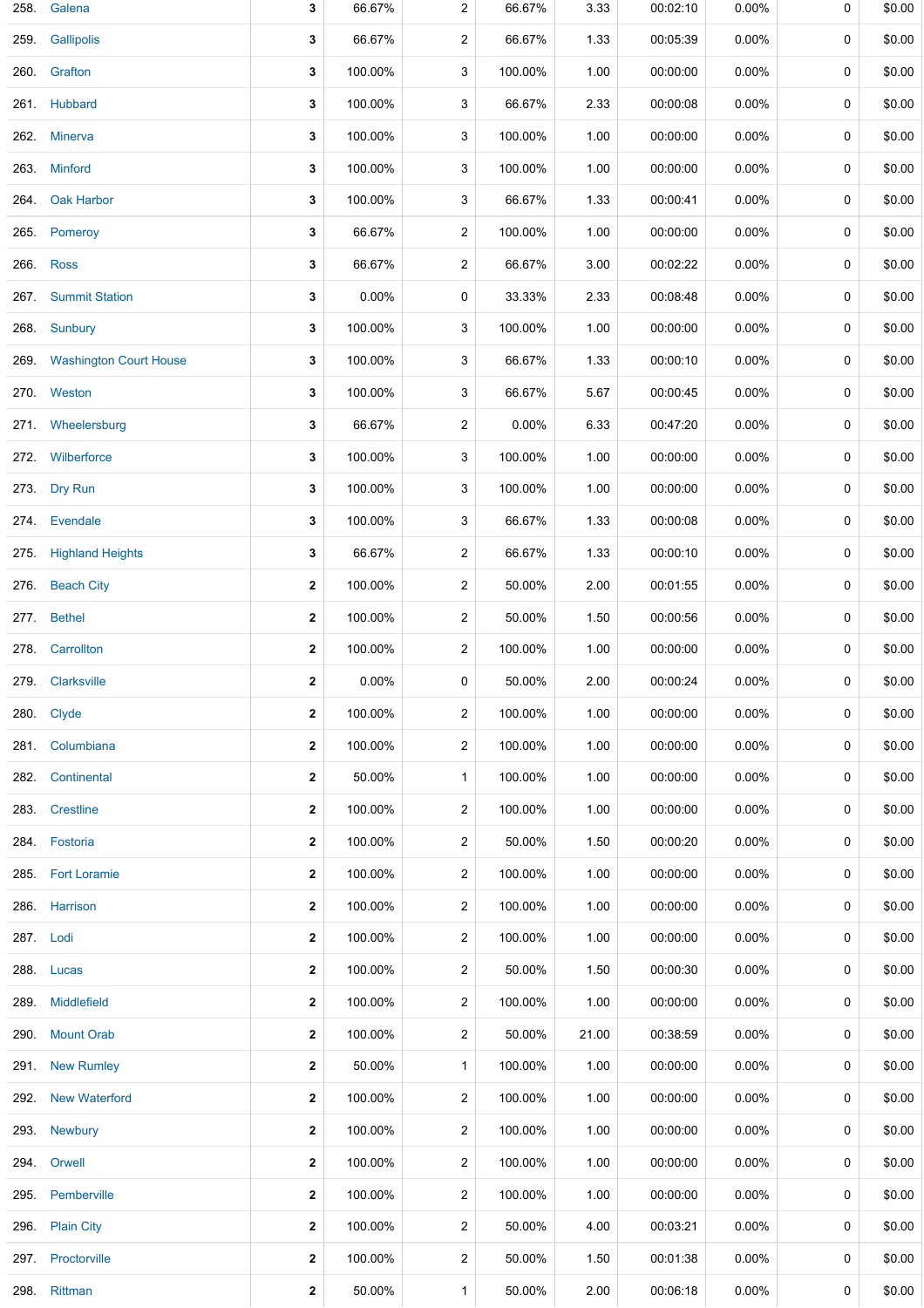|      | 299 Sebring          | $\mathbf{2}$ | 100.00% | 2              | 100.00%  | 1.00  | 00:00:00 | 0.00%    | 0 | \$0.00 |
|------|----------------------|--------------|---------|----------------|----------|-------|----------|----------|---|--------|
|      | 300 Sycamore         | $\mathbf{2}$ | 100.00% | 2              | 100.00%  | 1.00  | 00:00:00 | $0.00\%$ | 0 | \$0.00 |
|      | 301 Valley City      | $\mathbf{2}$ | 100.00% | $\overline{c}$ | 50.00%   | 2.50  | 00:01:44 | 0.00%    | 0 | \$0.00 |
|      | 302 Van Wert         | $\mathbf{2}$ | 100.00% | 2              | 100.00%  | 1.00  | 00:00:00 | $0.00\%$ | 0 | \$0.00 |
|      | 303 Versailles       | 2            | 100.00% | $\overline{c}$ | 100.00%  | 1.00  | 00:00:00 | 0.00%    | 0 | \$0.00 |
|      | 304. Washingtonville | $\mathbf{2}$ | 0.00%   | 0              | $0.00\%$ | 78.00 | 01:25:57 | 0.00%    | 0 | \$0.00 |
|      | 305 Wauseon          | $\mathbf{2}$ | 100.00% | $\overline{c}$ | 100.00%  | 1.00  | 00:00:00 | 0.00%    | 0 | \$0.00 |
|      | 306. Waynesville     | $\mathbf{2}$ | 100.00% | 2              | 50.00%   | 13.50 | 00:14:46 | 0.00%    | 0 | \$0.00 |
|      | 307 Whitehouse       | $\mathbf{2}$ | 100.00% | 2              | 100.00%  | 1.00  | 00:00:00 | $0.00\%$ | 0 | \$0.00 |
|      | 308 Austintown       | $\mathbf{2}$ | 100.00% | $\overline{c}$ | 100.00%  | 1.00  | 00:00:00 | $0.00\%$ | 0 | \$0.00 |
| 309. | <b>Bainbridge</b>    | $\mathbf{2}$ | 100.00% | 2              | $0.00\%$ | 3.50  | 00:05:16 | 0.00%    | 0 | \$0.00 |
| 310. | Montrose-Ghent       | $\mathbf{2}$ | 50.00%  | $\mathbf{1}$   | 100.00%  | 1.00  | 00:00:00 | 0.00%    | 0 | \$0.00 |
|      | 311. South Euclid    | $\mathbf{2}$ | 50.00%  | $\mathbf{1}$   | 100.00%  | 1.00  | 00:00:00 | 0.00%    | 0 | \$0.00 |
|      | 312 Withamsville     | 2            | 100.00% | $\overline{c}$ | 100.00%  | 1.00  | 00:00:00 | 0.00%    | 0 | \$0.00 |
|      | 313. Andover         | 1            | 100.00% | $\mathbf{1}$   | 100.00%  | 1.00  | 00:00:00 | 0.00%    | 0 | \$0.00 |
|      | 314. Apple Creek     | 1            | 100.00% | 1              | 100.00%  | 1.00  | 00:00:00 | 0.00%    | 0 | \$0.00 |
|      | 315 Austinburg       | 1            | 100.00% | $\mathbf{1}$   | $0.00\%$ | 2.00  | 00:00:58 | $0.00\%$ | 0 | \$0.00 |
|      | 316. Barlow          | 1            | 100.00% | $\mathbf{1}$   | 100.00%  | 1.00  | 00:00:00 | $0.00\%$ | 0 | \$0.00 |
|      | 317. Bellaire        | 1            | 100.00% | $\mathbf{1}$   | 100.00%  | 1.00  | 00:00:00 | 0.00%    | 0 | \$0.00 |
|      | 318. Beloit          | 1            | 100.00% | $\mathbf{1}$   | 100.00%  | 1.00  | 00:00:00 | $0.00\%$ | 0 | \$0.00 |
|      | 319. Bolivar         | 1            | 100.00% | $\mathbf{1}$   | 100.00%  | 1.00  | 00:00:00 | 0.00%    | 0 | \$0.00 |
|      | 320. Campbell        | 1            | 100.00% | $\mathbf{1}$   | 100.00%  | 1.00  | 00:00:00 | 0.00%    | 0 | \$0.00 |
|      | 321. Cardington      | 1            | 100.00% | $\mathbf{1}$   | 100.00%  | 1.00  | 00:00:00 | $0.00\%$ | 0 | \$0.00 |
|      | 322. Castalia        | 1            | 100.00% | $\mathbf{1}$   | 100.00%  | 1.00  | 00:00:00 | 0.00%    | 0 | \$0.00 |
|      | 323. Cheshire        | 1            | 100.00% | 1              | 100.00%  | 1.00  | 00:00:00 | 0.00%    | 0 | \$0.00 |
|      | 324. Coldwater       | 1            | 100.00% | $\mathbf{1}$   | 100.00%  | 1.00  | 00:00:00 | 0.00%    | 0 | \$0.00 |
|      | 325. Columbus Grove  | 1            | 100.00% | $\mathbf{1}$   | 100.00%  | 1.00  | 00:00:00 | 0.00%    | 0 | \$0.00 |
| 326. | Conesville           | 1            | 100.00% | $\mathbf{1}$   | 100.00%  | 1.00  | 00:00:00 | 0.00%    | 0 | \$0.00 |
|      | 327. Covington       | 1            | 100.00% | $\mathbf{1}$   | $0.00\%$ | 2.00  | 00:04:50 | $0.00\%$ | 0 | \$0.00 |
|      | 328. De Graff        | 1            | 100.00% | $\mathbf{1}$   | 100.00%  | 1.00  | 00:00:00 | 0.00%    | 0 | \$0.00 |
|      | 329. East Palestine  | 1            | 100.00% | $\mathbf{1}$   | 100.00%  | 1.00  | 00:00:00 | 0.00%    | 0 | \$0.00 |
|      | 330. Fayetteville    | 1            | 100.00% | $\mathbf{1}$   | $0.00\%$ | 4.00  | 00:01:32 | 0.00%    | 0 | \$0.00 |
|      | 331. Fletcher        | 1            | 100.00% | $\mathbf{1}$   | 100.00%  | 1.00  | 00:00:00 | 0.00%    | 0 | \$0.00 |
|      | 332. Fredericktown   | 1            | 100.00% | $\mathbf{1}$   | 100.00%  | 1.00  | 00:00:00 | 0.00%    | 0 | \$0.00 |
|      | 333. Gibsonburg      | 1            | 100.00% | $\mathbf{1}$   | 100.00%  | 1.00  | 00:00:00 | 0.00%    | 0 | \$0.00 |
|      | 334. Grand Rapids    | 1            | 100.00% | $\mathbf{1}$   | 100.00%  | 1.00  | 00:00:00 | 0.00%    | 0 | \$0.00 |
|      | 335. Holgate         | 1            | 100.00% | $\mathbf{1}$   | $0.00\%$ | 3.00  | 00:00:12 | 0.00%    | 0 | \$0.00 |
|      | 336 Homer            | 1            | 100.00% | $\mathbf{1}$   | 100.00%  | 1.00  | 00:00:00 | $0.00\%$ | 0 | \$0.00 |
|      | 337. Ironton         | 1            | 100.00% | $\mathbf{1}$   | 100.00%  | 1.00  | 00:00:00 | 0.00%    | 0 | \$0.00 |
|      | 338 Jeromesville     | 1            | 100.00% | $\mathbf{1}$   | 100.00%  | 1.00  | 00:00:00 | 0.00%    | 0 | \$0.00 |
| 339. | Knox                 | $\mathbf{1}$ | 100.00% | $\mathbf{1}$   | 100.00%  | 1.00  | 00:00:00 | 0.00%    | 0 | \$0.00 |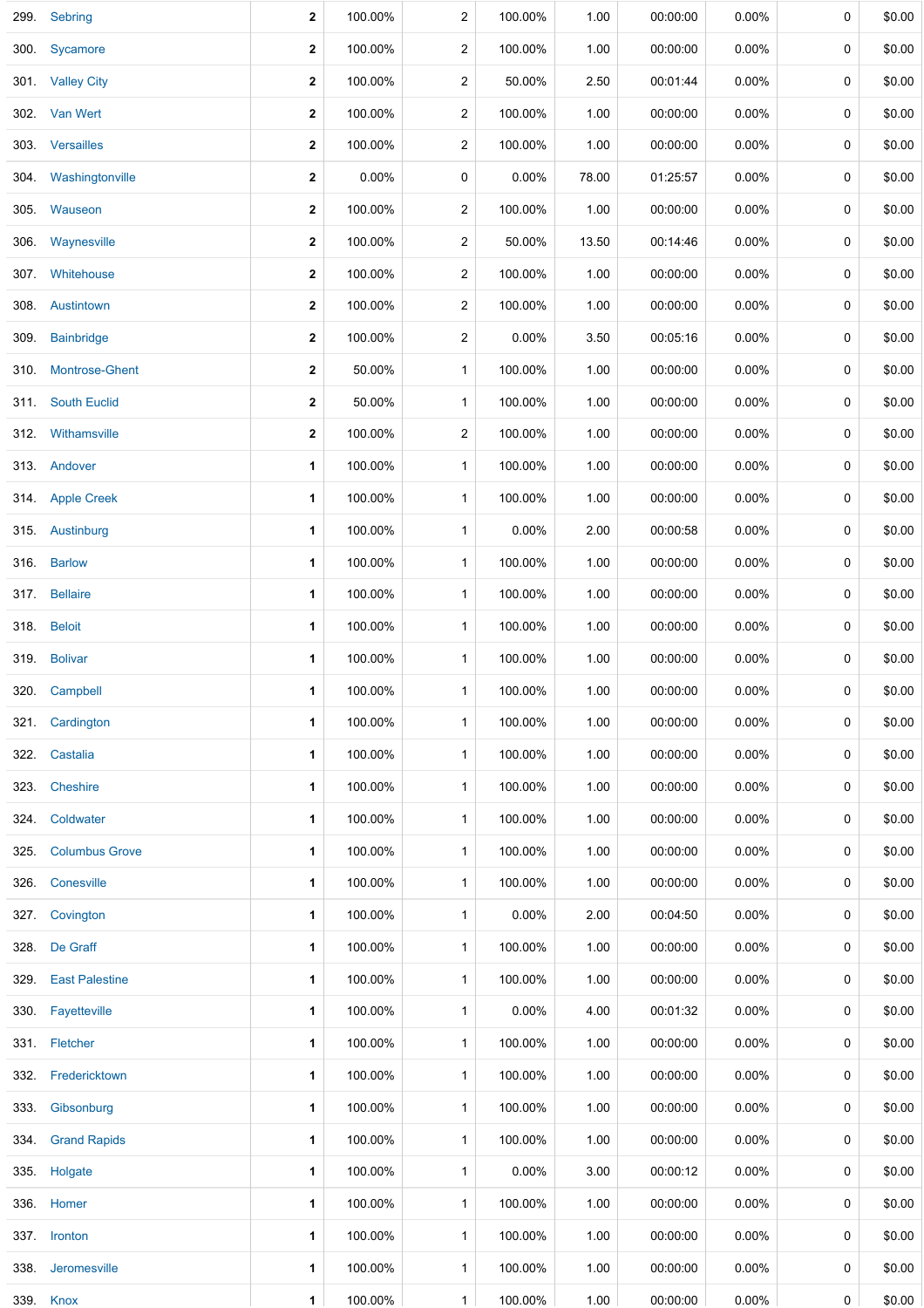|      | 340. Laurelville       | 1 | 0.00%           | 0            | 0.00%           | 5.00           | 00:06:57             | 0.00%                | 0           | \$0.00         |
|------|------------------------|---|-----------------|--------------|-----------------|----------------|----------------------|----------------------|-------------|----------------|
|      | 341. Lewisburg         | 1 | 100.00%         | $\mathbf{1}$ | 0.00%           | 2.00           | 00:00:41             | $0.00\%$             | 0           | \$0.00         |
|      | 342. Lynchburg         | 1 | 0.00%           | 0            | 0.00%           | 7.00           | 00:02:04             | $0.00\%$             | 0           | \$0.00         |
|      | 343 Montpelier         | 1 | 100.00%         | $\mathbf{1}$ | 100.00%         | 1.00           | 00:00:00             | $0.00\%$             | 0           | \$0.00         |
|      | 344. Mount Victory     | 1 | 100.00%         | $\mathbf{1}$ | 100.00%         | 1.00           | 00:00:00             | $0.00\%$             | 0           | \$0.00         |
| 345. | New Lebanon            | 1 | 100.00%         | $\mathbf{1}$ | 100.00%         | 1.00           | 00:00:00             | $0.00\%$             | 0           | \$0.00         |
|      | 346. New Lexington     | 1 | 100.00%         | $\mathbf{1}$ | 0.00%           | 7.00           | 00:03:04             | $0.00\%$             | 0           | \$0.00         |
|      | 347. New London        | 1 | 100.00%         | $\mathbf{1}$ | 0.00%           | 14.00          | 00:22:21             | 0.00%                | 0           | \$0.00         |
| 348. | <b>New Richmond</b>    | 1 | 100.00%         | $\mathbf{1}$ | 100.00%         | 1.00           | 00:00:00             | 0.00%                | 0           | \$0.00         |
| 349. | <b>New Springfield</b> | 1 | 100.00%         | $\mathbf{1}$ | 100.00%         | 1.00           | 00:00:00             | 0.00%                | 0           | \$0.00         |
|      | 350. New Vienna        | 1 | 100.00%         | $\mathbf{1}$ | 100.00%         | 1.00           | 00:00:00             | $0.00\%$             | 0           | \$0.00         |
|      | 351. North Jackson     | 1 | 100.00%         | $\mathbf{1}$ | 100.00%         | 1.00           | 00:00:00             | $0.00\%$             | 0           | \$0.00         |
|      | 352. Nova              | 1 | 100.00%         | $\mathbf{1}$ | 100.00%         | 1.00           | 00:00:00             | $0.00\%$             | 0           | \$0.00         |
|      | 353. Oak Hill          | 1 | 100.00%         | $\mathbf{1}$ | 0.00%           | 5.00           | 00:10:55             | $0.00\%$             | 0           | \$0.00         |
| 354. | Oakwood                | 1 | 100.00%         | $\mathbf{1}$ | 100.00%         | 1.00           | 00:00:00             | $0.00\%$             | 0           | \$0.00         |
|      | 355. Ottawa            | 1 | 100.00%         | $\mathbf{1}$ | 100.00%         | 1.00           | 00:00:00             | $0.00\%$             | 0           | \$0.00         |
| 356. | <b>Richfield</b>       | 1 | 100.00%         | $\mathbf{1}$ | 100.00%         | 1.00           | 00:00:00             | 0.00%                | 0           | \$0.00         |
| 357. | Richwood               | 1 | 100.00%         | $\mathbf{1}$ | 0.00%           | 9.00           | 00:05:09             | 0.00%                | 0           | \$0.00         |
|      | 358 Rio Grande         | 1 | 100.00%         | $\mathbf{1}$ | 0.00%           | 2.00           | 00:01:47             | 0.00%                | 0           | \$0.00         |
| 359. | South Lebanon          | 1 | 100.00%         | $\mathbf{1}$ | 100.00%         | 1.00           | 00:00:00             | $0.00\%$             | 0           | \$0.00         |
|      | 360. South Webster     | 1 | 100.00%         | 1            | 100.00%         | 1.00           | 00:00:00             | $0.00\%$             | 0           | \$0.00         |
|      | 361 Southington        | 1 | 100.00%         | $\mathbf{1}$ | 100.00%         | 1.00           | 00:00:00             | $0.00\%$             | 0           | \$0.00         |
|      | 362 Spencer            | 1 | 100.00%         | $\mathbf{1}$ | 100.00%         | 1.00           | 00:00:00             | $0.00\%$             | 0           | \$0.00         |
|      | 363 St. Paris          | 1 | 100.00%         | $\mathbf{1}$ | 100.00%         | 1.00           | 00:00:00             | $0.00\%$             | 0           | \$0.00         |
|      | 364 The Plains         | 1 | 100.00%         | $\mathbf{1}$ | 100.00%         | 1.00           | 00:00:00             | $0.00\%$             | 0           | \$0.00         |
|      | 365. Thornville        | 1 | 100.00%         | $\mathbf{1}$ | 100.00%         | 1.00           | 00:00:00             | $0.00\%$             | 0           | \$0.00         |
|      | 366. Toronto           | 1 | 100.00%         | $\mathbf{1}$ | 100.00%         | 1.00           | 00:00:00             | $0.00\%$             | 0           | \$0.00         |
|      | 367. Trenton           | 1 | 100.00%         | $\mathbf{1}$ | 100.00%         | 1.00           | 00:00:00             | $0.00\%$             | 0           | \$0.00         |
|      | 368. Trumbull          | 1 | 100.00%         | $\mathbf{1}$ | 100.00%         | 1.00           | 00:00:00             | $0.00\%$             | 0           | \$0.00         |
|      | 369. Vienna            | 1 | 100.00%         | 1            | 0.00%           | 2.00           | 00:00:11             | $0.00\%$             | 0           | \$0.00         |
|      | 370. Wakeman           | 1 | 100.00%         | $\mathbf{1}$ | 100.00%         | 1.00           | 00:00:00             | $0.00\%$             | 0           | \$0.00         |
|      | 371 Waterford          | 1 | 100.00%         | $\mathbf{1}$ | 0.00%           | 6.00           | 00:07:32             | $0.00\%$             | 0           | \$0.00         |
|      | 372. Waverly           | 1 | 100.00%         | $\mathbf{1}$ | $0.00\%$        | 2.00           | 00:00:35             | $0.00\%$             | 0           | \$0.00         |
|      | 373 Wellston           | 1 | $0.00\%$        | 0            | 0.00%           | 4.00           | 00:06:48             | $0.00\%$             | 0           | \$0.00         |
|      | 374 West Liberty       | 1 | 100.00%         | $\mathbf{1}$ | 100.00%         | 1.00           | 00:00:00             | $0.00\%$             | 0           | \$0.00         |
|      | 375. West Portsmouth   | 1 | 100.00%         | $\mathbf{1}$ | 100.00%         | 1.00           | 00:00:00             | $0.00\%$             | 0           | \$0.00         |
|      | 376 West Salem         | 1 | 100.00%         | $\mathbf{1}$ | 0.00%           | 2.00           | 00:01:18             | $0.00\%$             | 0           | \$0.00         |
|      | 377 Woodville          | 1 | 100.00%         | $\mathbf{1}$ | $0.00\%$        | 2.00           | 00:00:27             | $0.00\%$             | 0           | \$0.00         |
|      | 378. Zoar              | 1 | 100.00%         | $\mathbf{1}$ | 100.00%         | 1.00           | 00:00:00             | $0.00\%$             | 0           | \$0.00         |
|      | 379 Beavercreek        | 1 | 100.00%         | $\mathbf{1}$ | 100.00%         | 1.00           | 00:00:00             | $0.00\%$             | $\mathbf 0$ | \$0.00         |
|      |                        |   | $1 - 2 - 2 - 1$ |              | $1 - 2 - 2 - 1$ | $\cdot$ $\sim$ | $\sim$ $\sim$ $\sim$ | $\sim$ $\sim$ $\sim$ |             | $\overline{a}$ |